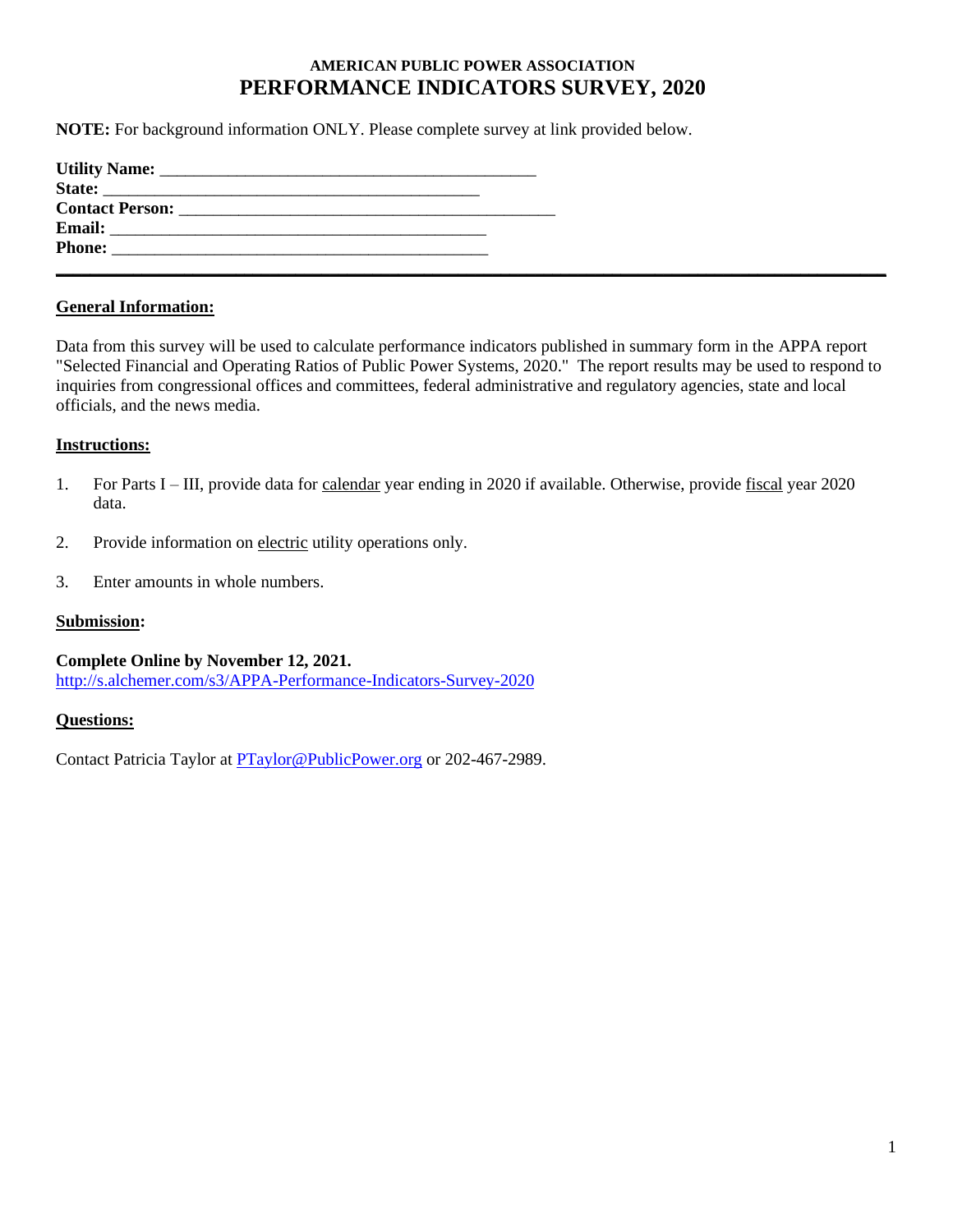## **DEFINITIONS for Parts I and II**

1. **Contract Labor** - Report information for persons (or full-time equivalent) working under contract to the utility on an on-going basis. This would include jobs such as tree-trimming or facility maintenance, but would not include consultants or others working on a temporary basis. If an agency is used for contract labor, please include the total amount paid to the agency in the wage figures.

In Part IB, distinguish between contract employees for whom the utility is responsible for supervising day-today activities, and contract employees primarily supervised by the contracting company.

2. **Average Number of Employees** - Average annual employment should be computed by summing the number of employees for all 2020 pay periods, then dividing the sum by the total number of such pay periods in the year. For example, if employees are paid semi-monthly, there would be 24 pay periods. The number of employees on the payroll for each of the 24 periods should be summed, and the total divided by 24.

Prorate the number of employees allocated to, or from, other departments (e.g., gas or water) of a multiple service utility, or other government units (e.g. general administration). For example, in a multiple service utility (a utility with functions besides electric) that has one accounting department for all municipal utility operations, prorate personnel allocated to electric utility operations. Another example would be a secretary employed by the municipality that handles some electric utility affairs. Only report the hours dedicated to the electric utility.

3. **Total Annual Hours Worked** - Provide the total number of hours actually worked during 2020 for all full-time and part-time employees and contract labor. Include only time on duty. Do not include time paid but not worked, such as vacations, sick leave, holidays, etc. Obtain hours worked from payroll or other time records wherever possible. If hours worked data are not maintained separately from hours paid, please enter your best estimate on the basis of scheduled hours. For example: if 10 employees worked an average of 40 hours per week for 50 weeks, total hours worked would be  $10 \times 40 \times 50 = 20,000$ .

4. **Total Earnings** - Provide total direct earnings for 2020. Include all wage and salary payments to supervisory and non-supervisory employees. Total earnings should equal gross earnings received by employees from the utility. Prorate earnings of employees whose time is allocated to, or from, other utility or government operations. Please include paid time off.

5. **Debt Service** - The amount necessary to pay principal and interest on outstanding long-term debt.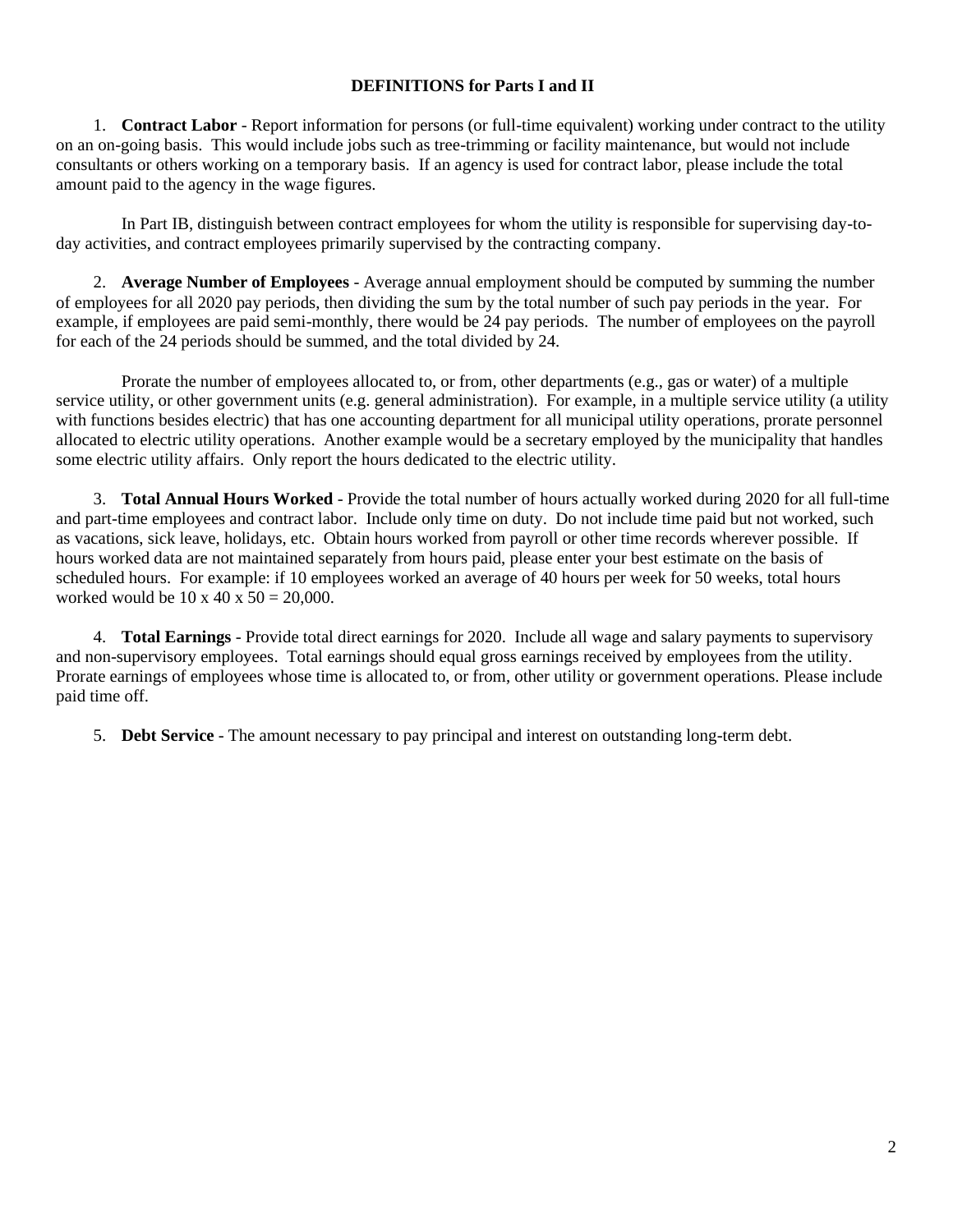## **PART I. EMPLOYMENT, HOURS AND EARNINGS -- CALENDAR YEAR ENDING IN 2020**

See definitions of Contract Labor, Average Number of Employees, Total Annual Hours-Worked, and Total Earnings on page 2. Prorate employees allocated to or from other departments or units.

| A.             |    | <b>Electric Utility</b><br><b>Employees</b>                                                       | <b>Full-Time</b>                              | <b>Part-Time</b>                                         |                 |
|----------------|----|---------------------------------------------------------------------------------------------------|-----------------------------------------------|----------------------------------------------------------|-----------------|
|                | 1. | Total Average No.<br>of Employees                                                                 |                                               |                                                          |                 |
|                | 2. | <b>Total Annual Hours</b><br>Worked                                                               |                                               |                                                          |                 |
|                | 3. | <b>Total Annual</b><br>Earnings                                                                   |                                               |                                                          |                 |
| <b>B.</b>      |    | <b>Contract Labor</b>                                                                             | <b>Employees Supervised</b><br>by the Utility | <b>Employees Supervised</b><br>by Contracting<br>Company |                 |
|                | 1. | Total Average No.<br>of Employees                                                                 |                                               |                                                          |                 |
|                | 2. | <b>Total Annual Hours</b><br>Worked                                                               |                                               |                                                          |                 |
|                | 4. | <b>Total Annual</b><br>Earnings                                                                   |                                               |                                                          |                 |
| $\mathbf{C}$ . |    | <b>Number of Employees,</b><br><b>Selected Electric</b><br><b>Utility Departments</b>             | <b>Full-Time</b>                              | <b>Part-Time</b>                                         | <b>Contract</b> |
|                | 1. | No. of Power<br>Production<br>Employees                                                           |                                               |                                                          |                 |
|                |    | Include all employees involved<br>in operation and maintenance<br>of power generating facilities. |                                               |                                                          |                 |
|                |    | 2. No. of Meter Readers                                                                           |                                               |                                                          |                 |
| only.          |    | If responsible for meters other<br>than electric, prorate<br>employees allocated to electric      |                                               |                                                          |                 |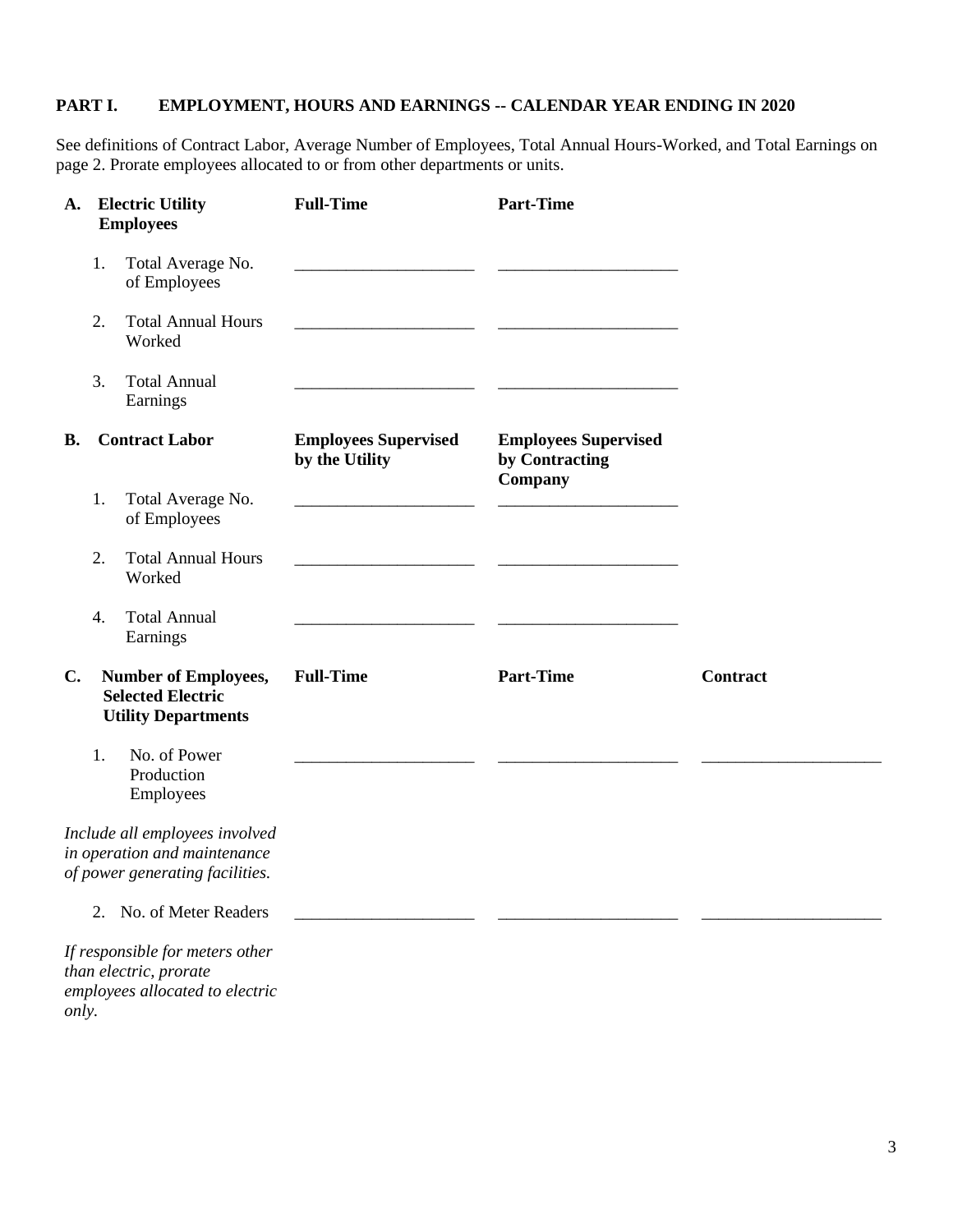# **PART II. SELECTED ELECTRIC UTILITY STATISTICS -- CALENDAR YEAR ENDING IN 2020**

| A. Distribution Lines (up to 69 kV)                                                                                                                                                                                                 |                                                                                                                                                                                                                                                                                                                     |
|-------------------------------------------------------------------------------------------------------------------------------------------------------------------------------------------------------------------------------------|---------------------------------------------------------------------------------------------------------------------------------------------------------------------------------------------------------------------------------------------------------------------------------------------------------------------|
| <b>Total Distribution Line Circuit Miles</b>                                                                                                                                                                                        |                                                                                                                                                                                                                                                                                                                     |
| Circuit miles include the total length in miles of separate<br>circuits regardless of the number of conductors used per<br>circuit.                                                                                                 |                                                                                                                                                                                                                                                                                                                     |
| <b>B. Total Electric Utility Uncollectible Accounts</b><br><b>(FERC 904)</b>                                                                                                                                                        | $\frac{1}{2}$ $\frac{1}{2}$ $\frac{1}{2}$ $\frac{1}{2}$ $\frac{1}{2}$ $\frac{1}{2}$ $\frac{1}{2}$ $\frac{1}{2}$ $\frac{1}{2}$ $\frac{1}{2}$ $\frac{1}{2}$ $\frac{1}{2}$ $\frac{1}{2}$ $\frac{1}{2}$ $\frac{1}{2}$ $\frac{1}{2}$ $\frac{1}{2}$ $\frac{1}{2}$ $\frac{1}{2}$ $\frac{1}{2}$ $\frac{1}{2}$ $\frac{1}{2}$ |
| C. Total Electric Utility Debt Service Payments on<br><b>Long-Term Debt</b>                                                                                                                                                         | $\sim$                                                                                                                                                                                                                                                                                                              |
| See Debt Service Definition on page 2.                                                                                                                                                                                              |                                                                                                                                                                                                                                                                                                                     |
| D. Capital Expenditures (report capital expenditures<br>for $2020$ only)                                                                                                                                                            | $\sim$                                                                                                                                                                                                                                                                                                              |
| PART III.<br><b>FINANCIAL DATA</b>                                                                                                                                                                                                  |                                                                                                                                                                                                                                                                                                                     |
| <b>Balance Sheet</b>                                                                                                                                                                                                                | <b>Report FULL numbers (NOT in 000's)</b>                                                                                                                                                                                                                                                                           |
| <b>Asset Side</b>                                                                                                                                                                                                                   |                                                                                                                                                                                                                                                                                                                     |
| 1. Total Current and Accrued Assets                                                                                                                                                                                                 |                                                                                                                                                                                                                                                                                                                     |
| 2. Total Assets and Other Debits                                                                                                                                                                                                    |                                                                                                                                                                                                                                                                                                                     |
| <b>Liability Side</b>                                                                                                                                                                                                               |                                                                                                                                                                                                                                                                                                                     |
| 3. Long-Term Debt: Total Long-Term Debt                                                                                                                                                                                             |                                                                                                                                                                                                                                                                                                                     |
| 4. Total Current and Accrued Liabilities                                                                                                                                                                                            |                                                                                                                                                                                                                                                                                                                     |
| <b>Selected Income Statement Items</b>                                                                                                                                                                                              |                                                                                                                                                                                                                                                                                                                     |
| 5. Electric Operating Revenue                                                                                                                                                                                                       |                                                                                                                                                                                                                                                                                                                     |
| 6. Depreciation Expenses                                                                                                                                                                                                            |                                                                                                                                                                                                                                                                                                                     |
| 7. Electric Income                                                                                                                                                                                                                  |                                                                                                                                                                                                                                                                                                                     |
| Electric Income is derived by adding net electric income<br>[electric operative revenues minus electric operating<br>expenses] to other electric income plus allowance for<br>other funds used during construction, and subtracting |                                                                                                                                                                                                                                                                                                                     |

*other electric deductions and taxes.*